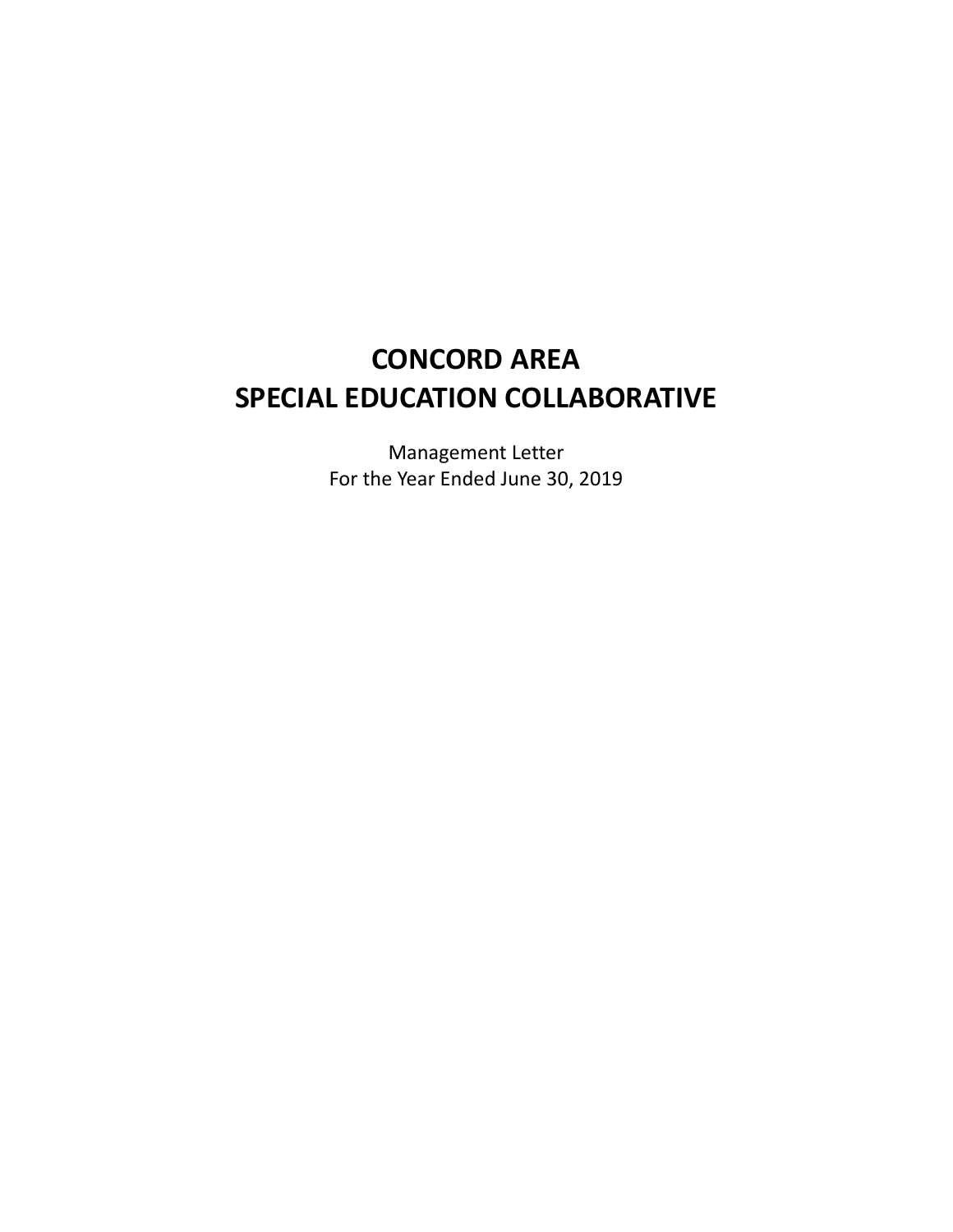# TABLE OF CONTENTS

|                         |                                                   | <b>PAGE</b> |
|-------------------------|---------------------------------------------------|-------------|
|                         | <b>INTRODUCTORY LETTER</b>                        |             |
| <b>RECOMMENDATIONS:</b> |                                                   |             |
| 1.                      | <b>Reduce Cumulative Surplus</b>                  | 3           |
| 2.                      | Ensure Check Registers Agree to Approved Warrants | 3           |
| 3.                      | Prepare for GASB Statements 84 and 87             | 3           |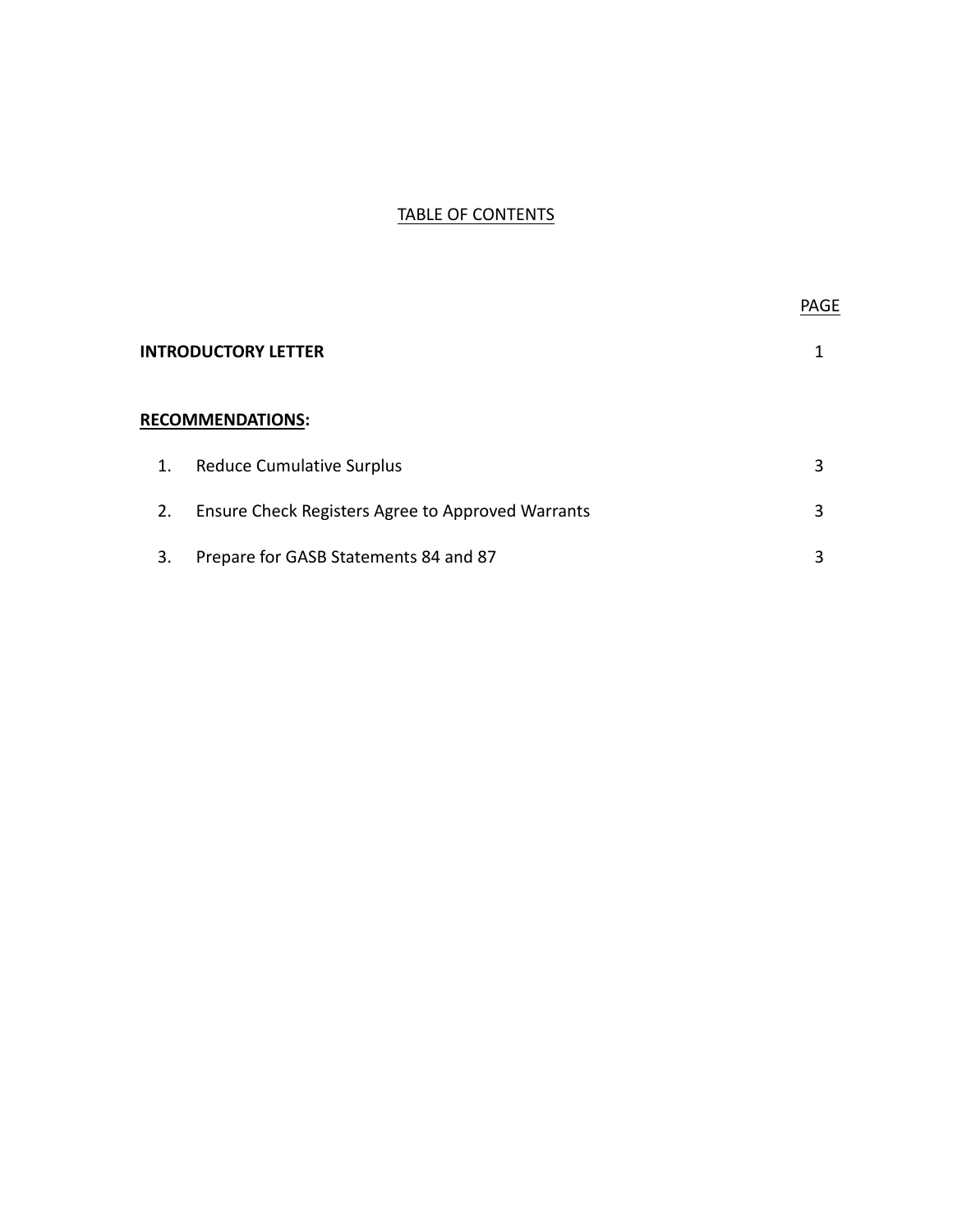

10 New England Business Center Dr. • Suite 107 Andover, MA 01810 (978)749-0005 melansonheath.com

Additional Offices: Nashua, NH Manchester, NH Greenfield, MA

To the Board of Directors<br>
Ellsworth, ME Concord Area Special Education Collaborative

In planning and performing our audit of the basic financial statements of the Concord Area Special Education Collaborative as of and for the year ended June 30, 2019, in accordance with auditing standards generally accepted in the United States of America, we considered the Collaborative's internal control over financial reporting (internal control) as a basis for designing our auditing procedures for the purpose of expressing our opinions on the financial statements, but not for the purpose of expressing an opinion on the effectiveness of the Collaborative's internal control. Accordingly, we do not express an opinion on the effectiveness of the Collaborative's internal control over financial reporting.

A deficiency in internal control exists when the design or operation of a control does not allow management or employees, in the normal course of performing their assigned functions, to prevent, or detect and correct misstatements on a timely basis. A material weakness is a deficiency, or a combination of deficiencies, in internal control, such that there is a reasonable possibility that a material misstatement of the entity's financial statements will not be pre‐ vented, or detected and corrected on a timely basis.

Our consideration of internal control was for the limited purpose described in the first paragraph and was not designed to identify all deficiencies in internal control that might be material weaknesses. Given these limitations, during our audit we did not identify any defi‐ ciencies in internal control that we consider to be material weaknesses. However, material weaknesses may exist that have not been identified.

During our audit, we became aware of other matters that we believe represent opportunities for strengthening internal controls and operating efficiency. The recommendations that accompany this letter summarize our comments and suggestions concerning those matters.

The Collaborative's written responses to our comments and suggestions have not been sub‐ jected to the auditing procedures applied in the audit of the financial statements and, accord‐ ingly, we express no opinion on them.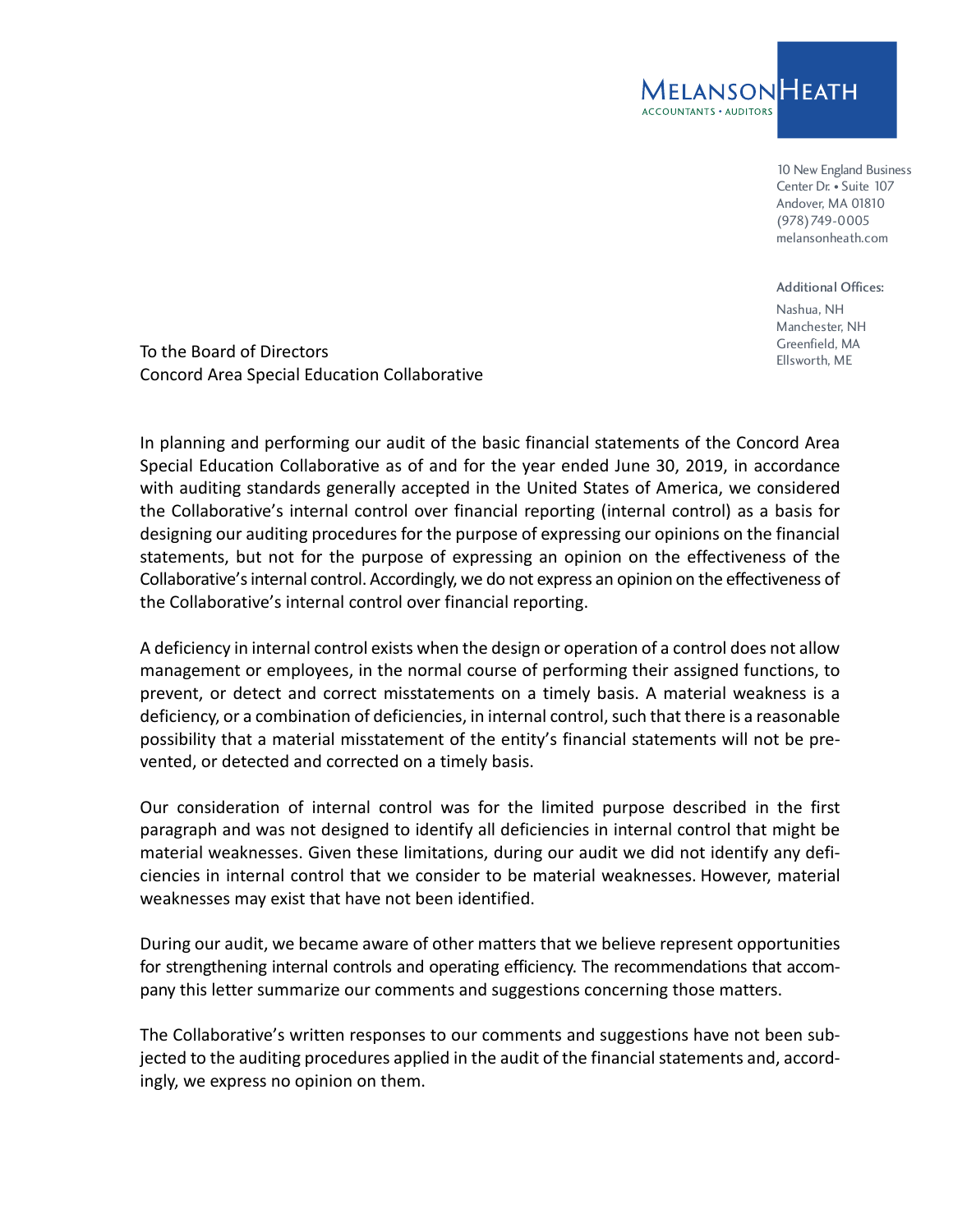This communication is intended solely for the information and use of management, the Board of Directors, others within the organization, and is not intended to be, and should not be, used by anyone other than these specified parties.

Melanoon Heath

December 5, 2019